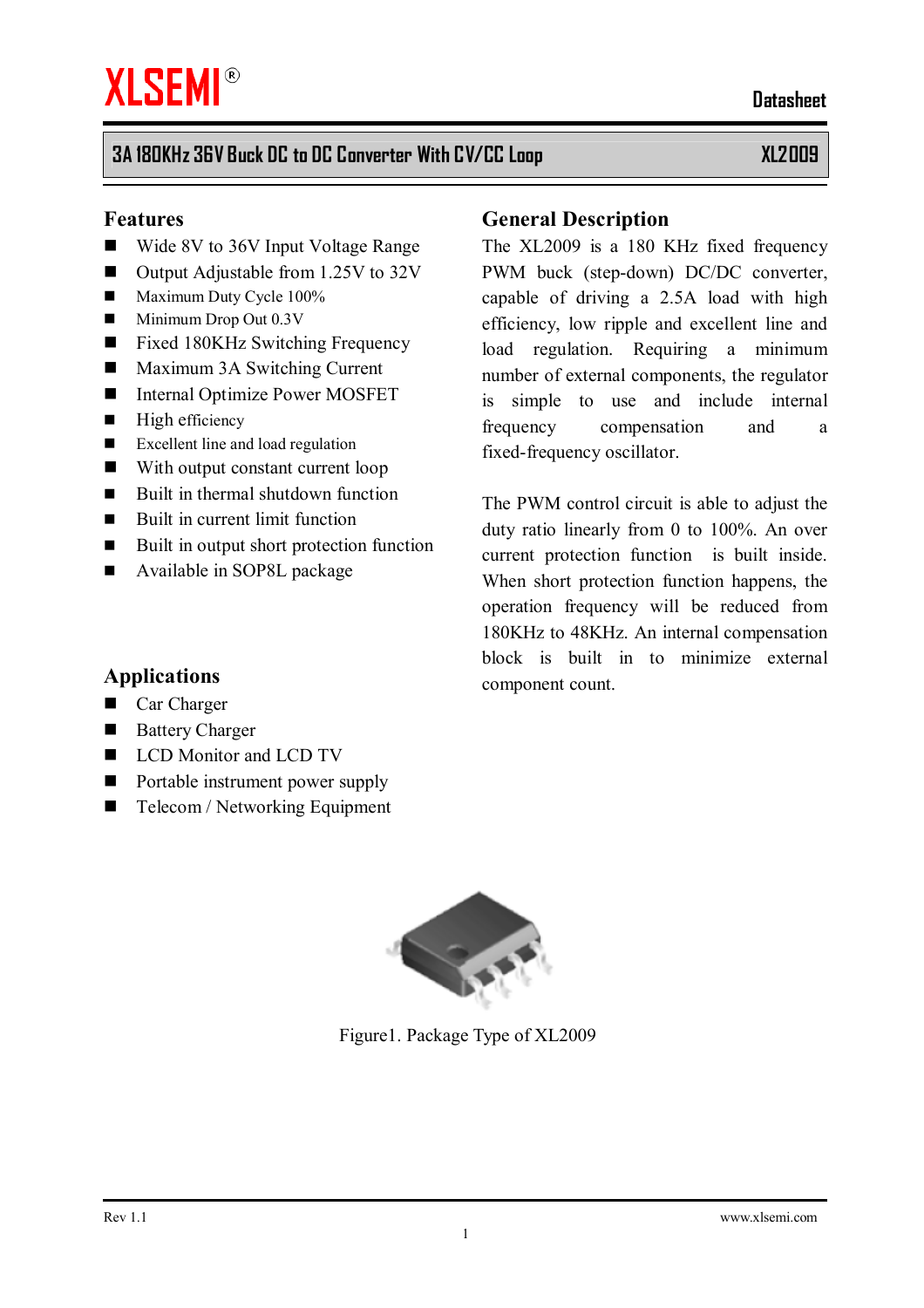# **Pin Configurations**



Figure2. Pin Configuration of XL2009 (Top View)

Table 1 Pin Description

| <b>Pin Number</b> | <b>Pin Name</b> | <b>Description</b>                                                                                                                                                                                                      |
|-------------------|-----------------|-------------------------------------------------------------------------------------------------------------------------------------------------------------------------------------------------------------------------|
|                   | <b>FB</b>       | Feedback Pin (FB). Through an external resistor divider<br>network, FB senses the output voltage and regulates it. The<br>feedback threshold voltage is 1.25V.                                                          |
| $\overline{2}$    | <b>OCSET</b>    | Output Constant Current Set Pin;                                                                                                                                                                                        |
| 3                 | <b>VC</b>       | Internal Voltage Regulator Bypass Capacity. In typical system<br>application, The VC pin connect a 1uf capacity to VIN.                                                                                                 |
| 4                 | <b>VIN</b>      | Supply Voltage Input Pin. XL2009 operates from a 8V to 36V<br>DC voltage. Bypass Vin to GND with a suitably large<br>capacitor to eliminate noise on the input.                                                         |
| 5,6               | <b>SW</b>       | Power Switch Output Pin (SW). SW is the switch node that<br>supplies power to the output.                                                                                                                               |
| 7,8               | GND             | Ground Pin. Care must be taken in layout. This pin should be<br>placed outside of the Schottky Diode to output capacitor<br>ground path to prevent switching current spikes from inducing<br>voltage noise into XL2009. |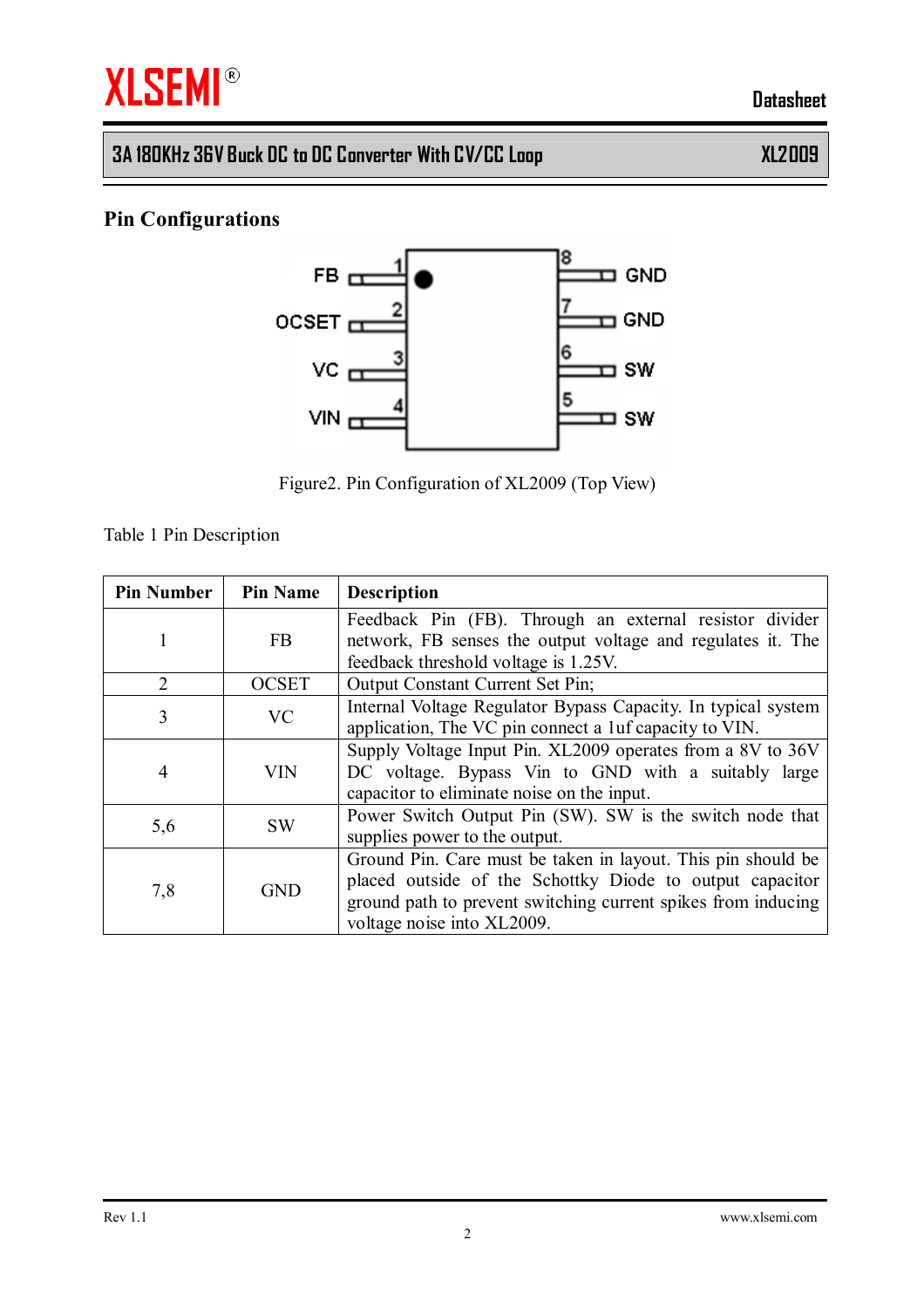# **XLSEMI®**

**3A 180KHz 36V Buck DC to DC Converter With CV/CC Loop XL2009**

### **Function Block**



Figure3. Function Block Diagram of XL2009

### **Typical Application Circuit**



Figure4. XL2009 Typical Application Circuit (VIN=8V~36V, VOUT=5V/2.1A)

 **Datasheet**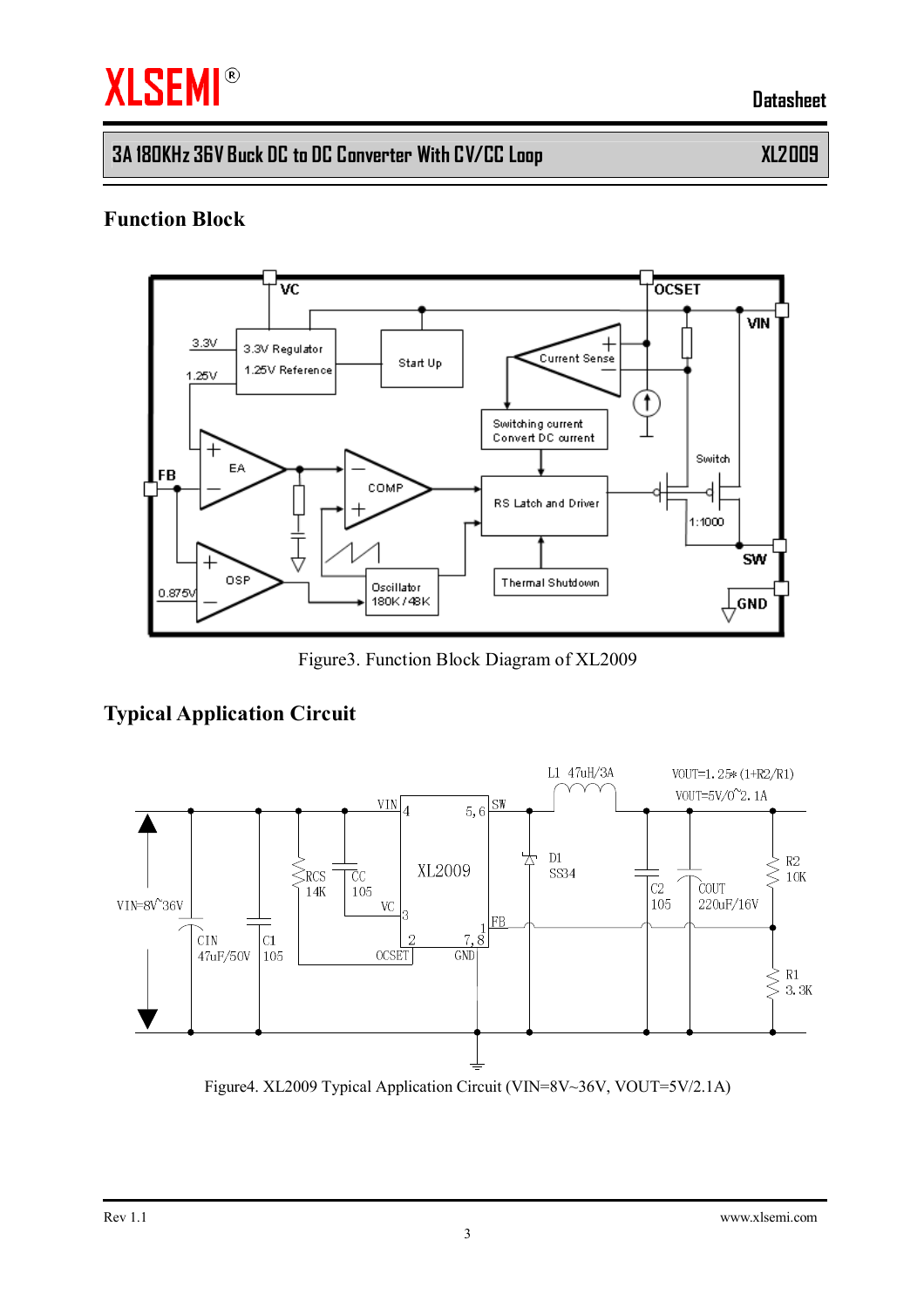**Datasheet**

### **3A 180KHz 36V Buck DC to DC Converter With CV/CC Loop XL2009**

#### **Ordering Information**

| Package | <b>Temperature</b> | <b>Part Number</b><br><b>Marking ID</b> |                  | <b>Packing Type</b>       |  |
|---------|--------------------|-----------------------------------------|------------------|---------------------------|--|
|         | Range              | <b>Lead Free</b>                        | <b>Lead Free</b> |                           |  |
|         |                    | XL2009E1                                | XL2009E1         | 2500 Units on Tape & Reel |  |

XLSEMI Pb-free products, as designated with "E1" suffix in the par number, are RoHS compliant.

#### **Absolute Maximum Ratings(Note1)**

| <b>Parameter</b>                             | <b>Symbol</b>       | Value              | Unit          |  |
|----------------------------------------------|---------------------|--------------------|---------------|--|
| Input Voltage                                | Vin                 | $-0.3$ to 40       | V             |  |
| Feedback Pin Voltage                         | $V_{FB}$            | $-0.3$ to Vin      | V             |  |
| <b>Output Switch Pin Voltage</b>             | $V_{\text{Output}}$ | $-0.3$ to Vin      | $\rm V$       |  |
| Power Dissipation                            | $P_D$               | Internally limited | mW            |  |
| Thermal Resistance (SOP8L)                   |                     | 100                | $\rm ^{o}C/W$ |  |
| (Junction to Ambient, No Heatsink, Free Air) | $R_{JA}$            |                    |               |  |
| <b>Operating Junction Temperature</b>        | $T_{J}$             | $-40$ to 125       | $\rm ^{o}C$   |  |
| <b>Storage Temperature</b>                   | $T_{\rm STG}$       | $-65$ to 150       | $\rm ^{o}C$   |  |
| Lead Temperature (Soldering, 10 sec)         | $T_{LEAD}$          | 260                | $\rm ^{o}C$   |  |
| ESD (HBM)                                    |                     | >2000              | V             |  |

**Note1:** Stresses greater than those listed under Maximum Ratings may cause permanent damage to the device. This is a stress rating only and functional operation of the device at these or any other conditions above those indicated in the operation is not implied. Exposure to absolute maximum rating conditions for extended periods may affect reliability.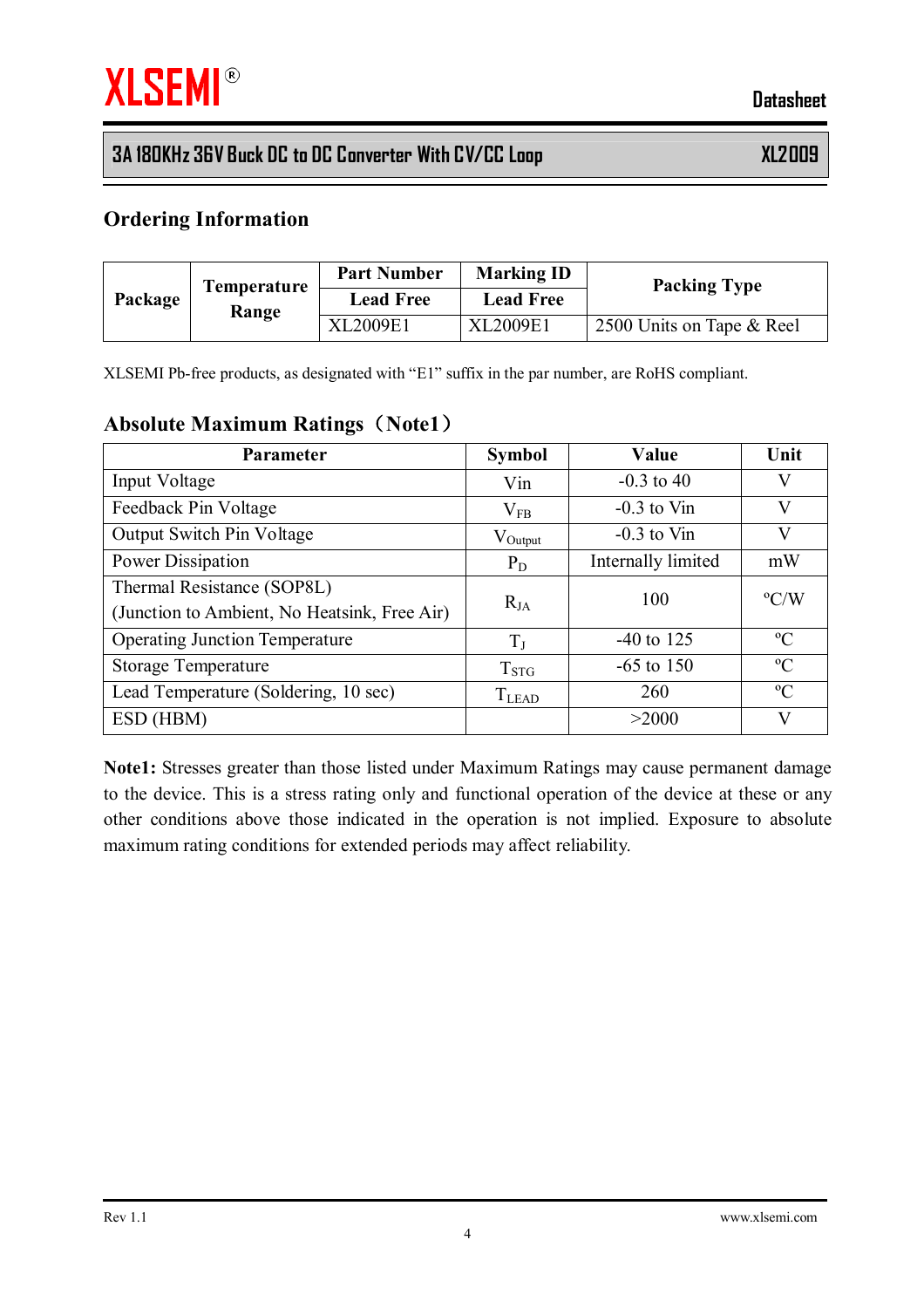**Datasheet**

### **XL2009 Electrical Characteristics**

 $T_a = 25 \degree C$ ; unless otherwise specified.

| <b>Symbol</b>                          | <b>Parameter</b>    | <b>Test Condition</b>                                 | Min.  | Typ. | Max.  | Unit          |  |
|----------------------------------------|---------------------|-------------------------------------------------------|-------|------|-------|---------------|--|
| System parameters test circuit figure4 |                     |                                                       |       |      |       |               |  |
| <b>VFB</b>                             | Feedback<br>Voltage | $Vir = 8V$ to 36V, Vout=5V<br>Iload= $0.5A$ to $2.5A$ | 1.225 | 1.25 | 1.275 |               |  |
| Efficiency                             |                     | $Vin=12V$ , $Vout=5V$<br>Iout=2.1 $A$                 |       | 89   |       | $\frac{0}{0}$ |  |

#### **Electrical Characteristics (DC Parameters)**

Vin = 12V, GND=0V, Vin & GND parallel connect a 100uf/50V capacitor; Iout=500mA,  $T_a$  = 25℃; the others floating unless otherwise specified.

| <b>Parameters</b>             | <b>Symbol</b> | <b>Test Condition</b>              | Min. | Typ. | Max. | Unit          |
|-------------------------------|---------------|------------------------------------|------|------|------|---------------|
| Input operation voltage       | Vin           |                                    | 8    |      | 36   | V             |
| Quiescent Supply Current      | $I_q$         | $V_{FB}$ = Vin                     |      | 2.1  | 5    | mA            |
| <b>Oscillator Frequency</b>   | Fosc          |                                    | 144  | 180  | 216  | <b>KHz</b>    |
| <b>Output Short Frequency</b> | Fosp          |                                    |      | 48   |      | <b>KHz</b>    |
| <b>Switch Current Limit</b>   | $\rm I_L$     | $V_{FB} = 0$                       |      | 4    |      | $\mathsf{A}$  |
| Max. Duty Cycle               | $D_{MAX}$     | $V_{FB}=0V$                        |      | 100  |      | $\frac{0}{0}$ |
| <b>Output Power PMOS</b>      | Rdson         | $V_{FB}$ =0V, Vin=12V,<br>$ISW=3A$ |      | 60   | 80   | mohm          |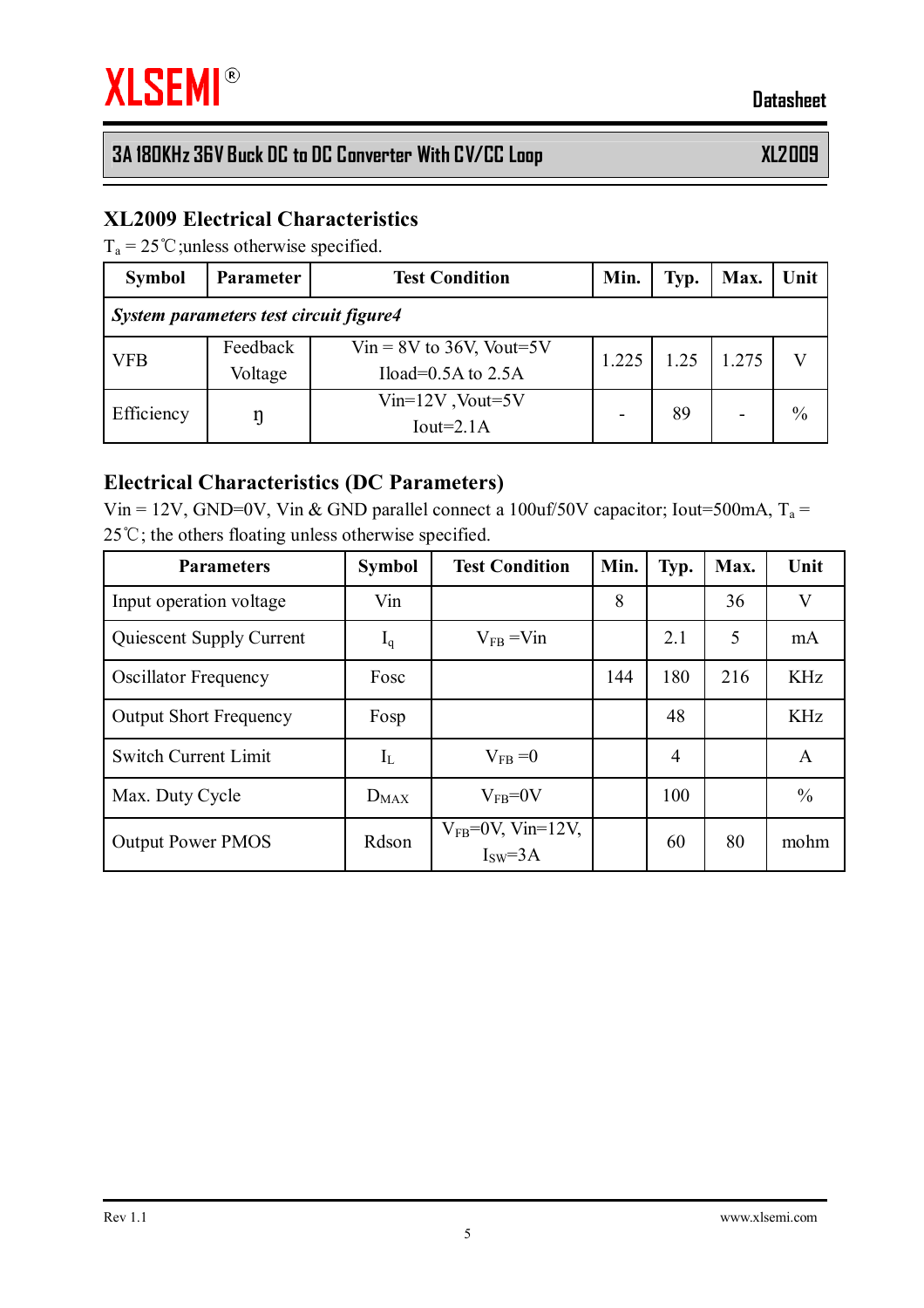# **XLSEMI<sup>®</sup>**

 **Datasheet**

### **3A 180KHz 36V Buck DC to DC Converter With CV/CC Loop XL2009**

### **Typical System Application (VOUT=5V/2.1A)**



Figure5. XL2009 System Parameters Test Circuit (VIN=8V~36V, VOUT=5V/2.1A)



Figure6. XL2009 System Output Constant Current Curve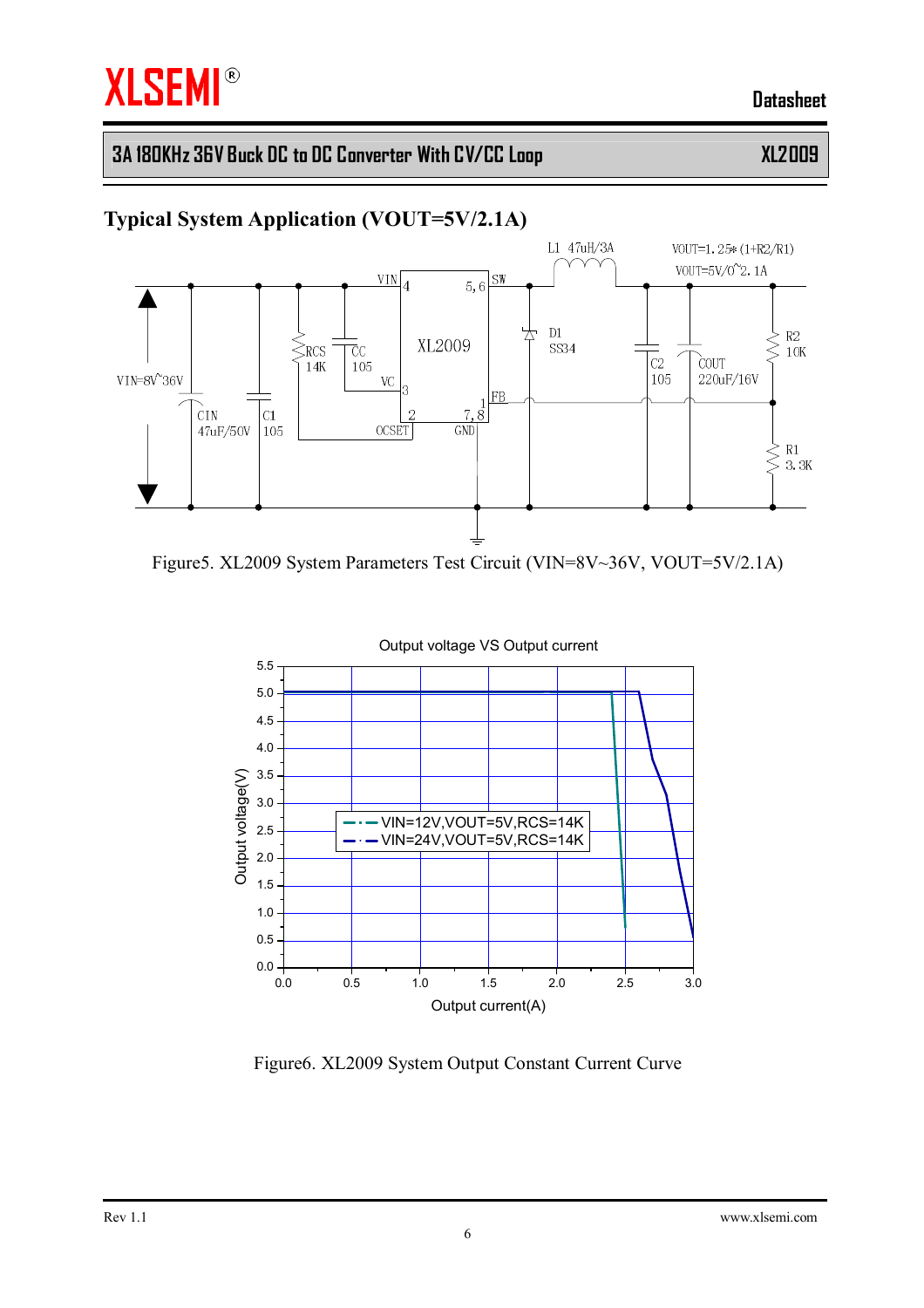**Datasheet**

# **3A 180KHz 36V Buck DC to DC Converter With CV/CC Loop XL2009**







Figure8. RCS VS Output Current Select Curve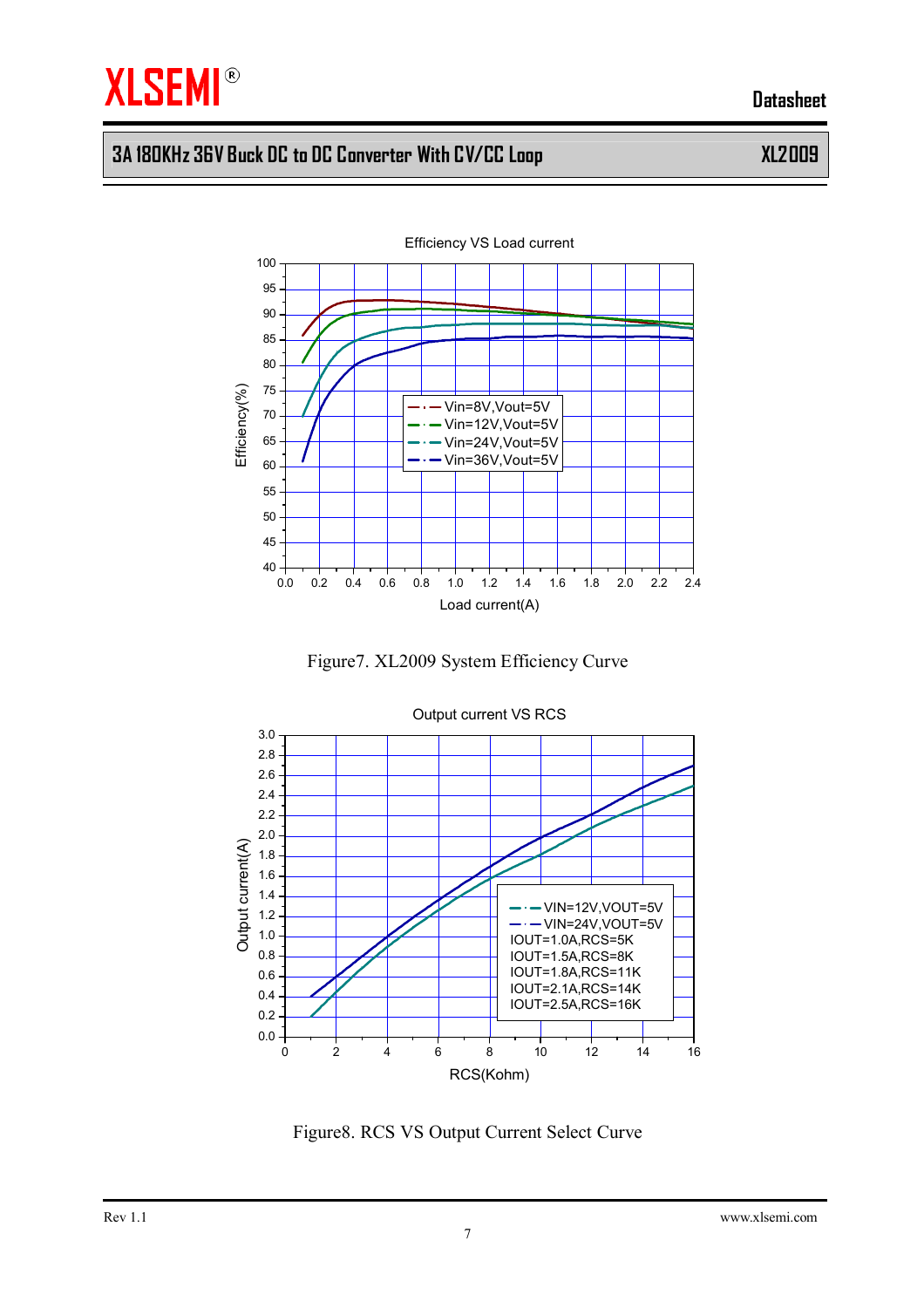# **Schottky Diode Selection Table**

| Current | Surface    | Through    | VR (The same as system maximum input voltage) |               |               |               |               |
|---------|------------|------------|-----------------------------------------------|---------------|---------------|---------------|---------------|
|         | Mount      | Hole       |                                               |               |               |               |               |
|         |            |            | 20V                                           | 30V           | 40V           | 50V           | 60V           |
| 1A      |            | $\sqrt{}$  | 1N5817                                        | 1N5818        | 1N5819        |               |               |
|         |            |            |                                               |               |               |               |               |
| 3A      |            | $\sqrt{ }$ | 1N5820                                        | 1N5821        | 1N5822        |               |               |
|         |            | $\sqrt{}$  | <b>MBR320</b>                                 | <b>MBR330</b> | <b>MBR340</b> | <b>MBR350</b> | <b>MBR360</b> |
|         | $\sqrt{ }$ |            | <b>SK32</b>                                   | <b>SK33</b>   | <b>SK34</b>   | <b>SK35</b>   | <b>SK36</b>   |
|         | $\sqrt{}$  |            |                                               | 30WQ03        | 30WQ04        | 30WQ05        |               |
|         |            | $\sqrt{}$  |                                               | 31DQ03        | 31DQ04        | 31DQ05        |               |
|         |            | $\sqrt{ }$ | <b>SR302</b>                                  | <b>SR303</b>  | <b>SR304</b>  | <b>SR305</b>  | <b>SR306</b>  |